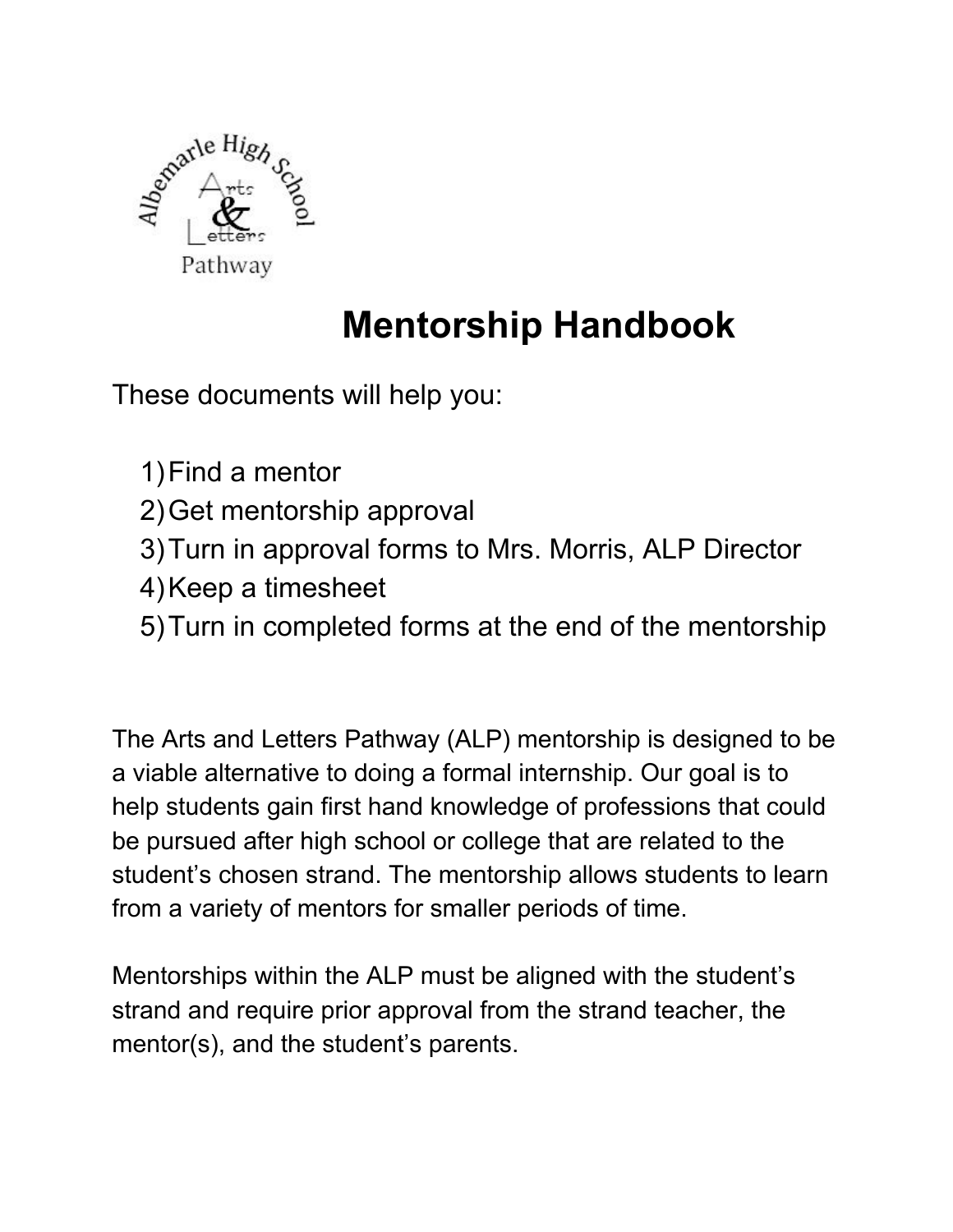With guidance from the strand teacher (in the form of conversation), students will find mentors to observe, learn from, and possibly work alongside. Mentorships cannot be completed at Albemarle High School or with a student's strand teacher, One mentorship must be a minimum of 15 hours and a total of 72 hours must be completed by the first week of the senior year. Students are encouraged to spread their experiences throughout the year, so as not to try to find mentors and complete their hours at the last minute.

Any mentorship experience that is not pre-approved by the strand teacher and the student's parents will not be accepted.

# Desired Outcomes

- A better understanding of the education, experience, and preparation required to enter the career
- Understanding of work behaviors and professionalism
- Knowledge of the work environment
- Awareness of potential career paths
- Develop job site problem solving skills

# How to Complete a Mentorship:

- 1) Decide what you want from this experience. Talk about it with your strand teacher.
	- 2) Find a mentor to work with that will help you with that experience.
	- 3) Give mentor the Mentor letter and Goals of a Mentorship information.
- 4) Fill out the Mentorship agreement and get all necessary signatures, in order of how they are written.
	- 5) Complete at least 15 hours in the mentorship.
	- 6) Complete Time Sheet and get Mentor's signature.
	- 7) Turn in Time Sheet and Student Exit Slip in to ALP Director, Jennifer Morris.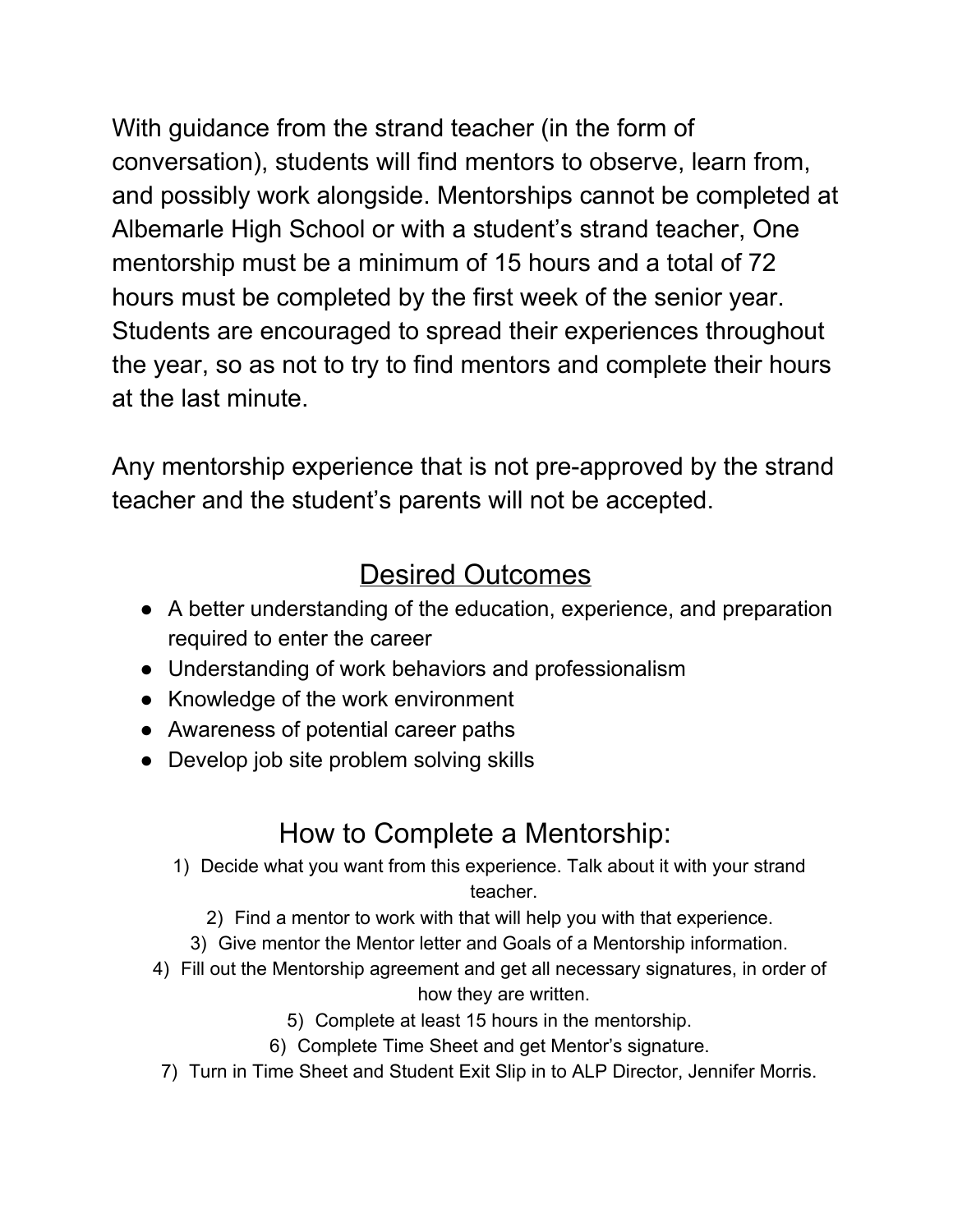

Dear Mentor,

The Albemarle High School Arts and Letters Program (ALP) is designed to give our arts students the knowledge and skills necessary to succeed in college and in their adult careers and/or passions. As part of their junior year requirement, students may choose to pursue a mentorship that lies with the realm of the student's chosen strand.

As a mentor, your interaction with an ALP student is instrumental in their completion of the program. We hope that both you and the student will find these experiences rewarding. Our students are motivated and eager learners. Our students demonstrate a passion for the arts and their dedication to the ALP program. They are ready and willing to take on challenges.

The attached information will provide you with suggestions to help the student get the most out of the mentorship and help them to gain knowledge of the job that you do. Should you have any questions or concerns, please feel free to contact me.

Thank you for providing our students with this valuable experience!

Sincerely,

Jennifer L Morris Director, Arts and Letters Pathway [jmorris@k12albemarle.org](mailto:jmorris@k12albemarle.org) (434) 975-9300 x60622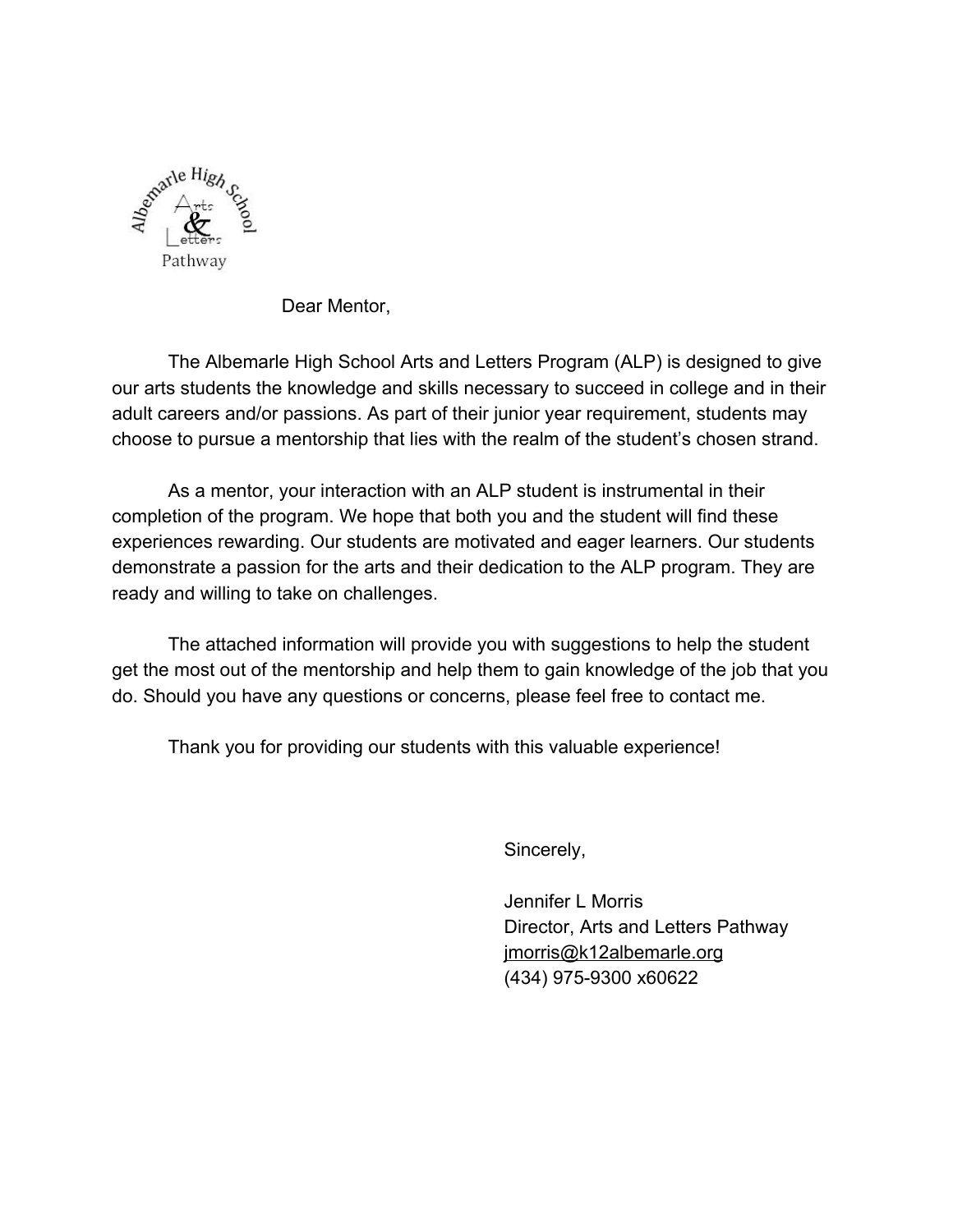#### GOALS OF A MENTORSHIP

The goal of the mentorship program is to provide students with as many interactive experiences as possible. Specific activities will vary from career to career, this is a list of general suggestions which may serve as a guide for the kinds of experiences to which the ALP hopes students will be exposed.

- Discuss career preparation, including possible college paths
- Perform simple job related tasks where feasible and appropriate
- Exposure to other related jobs at the work site
- Activities to as many activities at the work site as possible
- Suggestions for professional publications and journals
- Discussion of the mentor's own personal career path/story
- Offer advice, support, and encouragement
- Allow students to experience the work skills necessary for the job, both with your guidance and unassisted (when mentor feels the student is ready)
- Allow student to make mistakes and learn from them
- Help student choose materials for a portfolio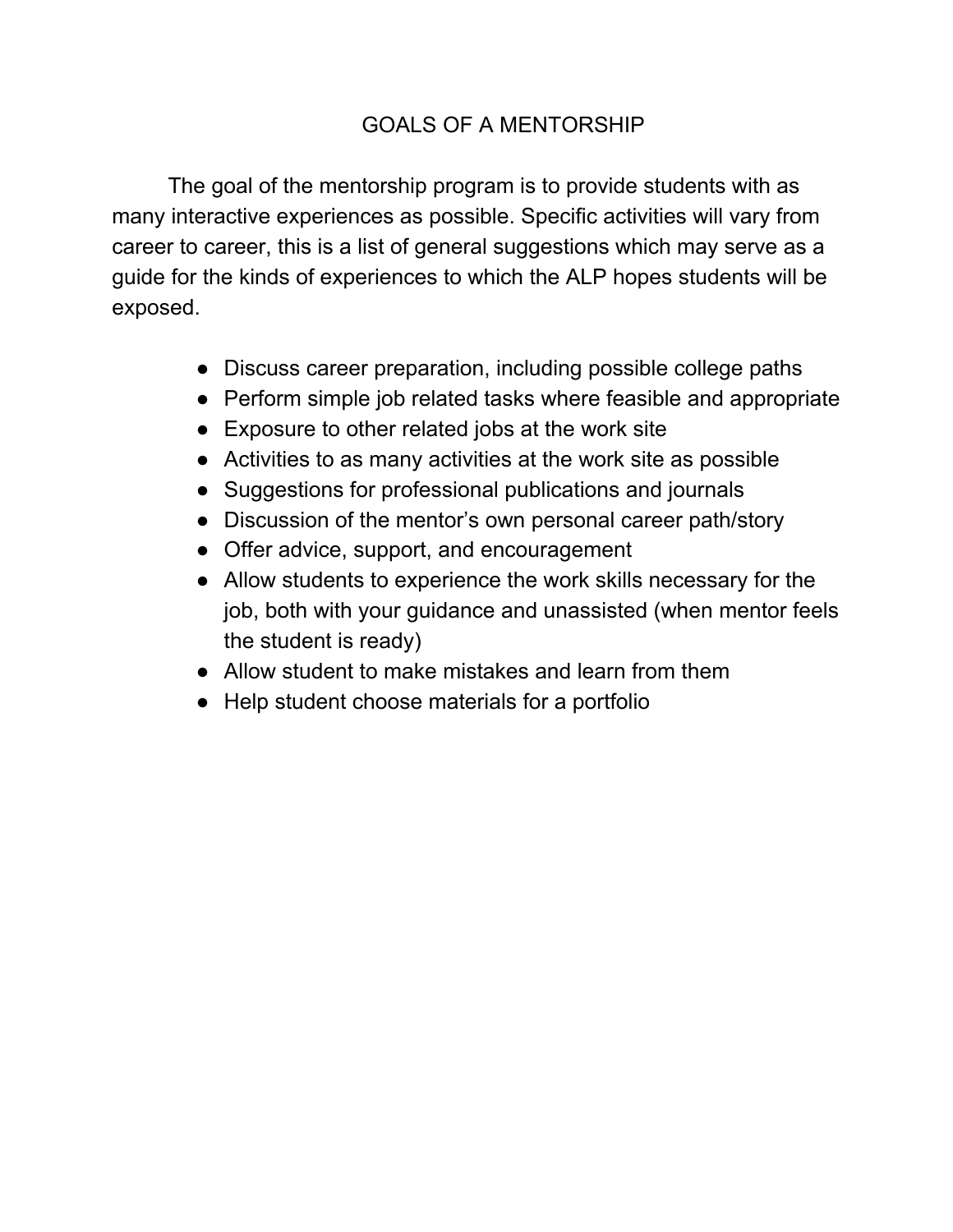

### **Mentorship Agreement**

Student: Please fill out this Mentorship Agreement form, then turn into your strand teacher for approval.

| <b>Student Name:</b>                                                                                                                                                                                                          |  |  |  |
|-------------------------------------------------------------------------------------------------------------------------------------------------------------------------------------------------------------------------------|--|--|--|
| Name of Mentor:                                                                                                                                                                                                               |  |  |  |
| Mentor address: Mentor and Solvey Street Street Street Street Street Street Street Street Street Street Street                                                                                                                |  |  |  |
|                                                                                                                                                                                                                               |  |  |  |
| Mentor phone#: example and all the set of the set of the set of the set of the set of the set of the set of the set of the set of the set of the set of the set of the set of the set of the set of the set of the set of the |  |  |  |
|                                                                                                                                                                                                                               |  |  |  |
| Description of business:                                                                                                                                                                                                      |  |  |  |

I, \_\_\_\_\_\_\_\_\_\_\_\_\_\_\_\_\_\_\_\_\_\_\_\_\_\_\_\_\_\_\_\_\_\_, have elected to complete a mentorship with the above mentor. I agree to abide by the regulations and policies set forth by the mentor. I understand that I am to complete a minimum of 15 hours with this mentor.

I, \_\_\_\_\_\_\_\_\_\_\_\_\_\_\_\_\_\_\_\_\_\_\_\_\_\_\_\_\_\_\_\_\_\_\_, the parent or legal guardian of \_\_\_\_\_\_\_\_\_\_\_\_\_\_\_\_\_\_\_\_\_\_\_, agree to lend support to my son or daughter in this mentorship experience. I accept responsibility for transportation to and from the mentoring site.

I, \_\_\_\_\_\_\_\_\_\_\_\_\_\_\_\_\_\_\_\_\_\_\_\_\_\_\_\_\_\_\_\_\_\_\_\_, the mentor, agree to provide this mentor experience.

|             | , the strand teacher approve this mentor |  |  |
|-------------|------------------------------------------|--|--|
| experience. |                                          |  |  |

| Student signature:                                                                                                                                                                                                            | Date: |
|-------------------------------------------------------------------------------------------------------------------------------------------------------------------------------------------------------------------------------|-------|
| Parent signature:                                                                                                                                                                                                             | Date: |
| Mentor signature: example and the state of the state of the state of the state of the state of the state of the state of the state of the state of the state of the state of the state of the state of the state of the state | Date: |
| Strand teacher:                                                                                                                                                                                                               | Date: |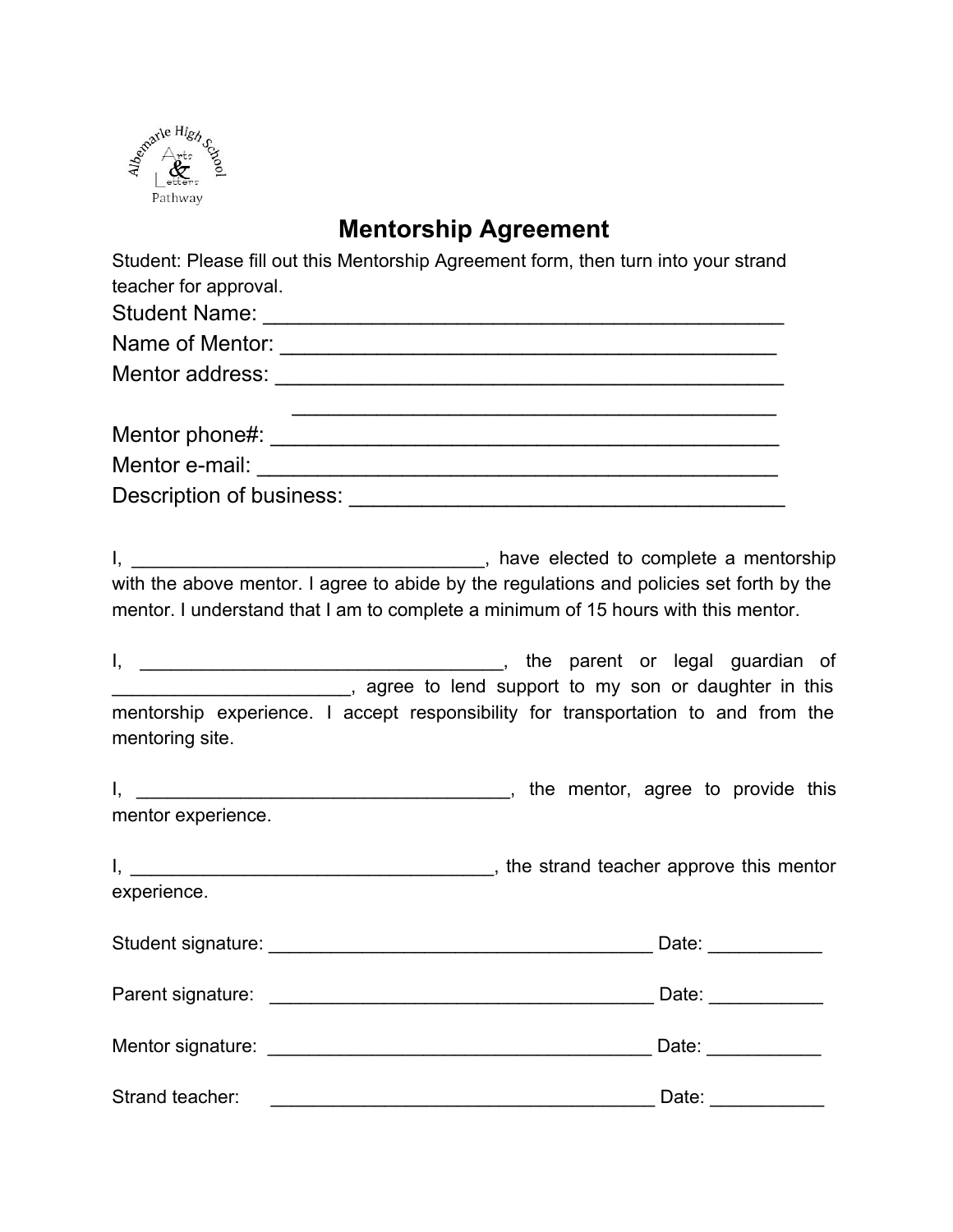

## **Mentorship Time Sheet**

| <b>Student Name:</b>   |               |
|------------------------|---------------|
| Date(s) of Mentorship: |               |
| <b>Name of Mentor:</b> |               |
| <b>Job title:</b>      | <b>Phone:</b> |
| Email:                 |               |

| Date: | Begin: | End: | <b>Total Hours:</b> |
|-------|--------|------|---------------------|
|       |        |      |                     |
|       |        |      |                     |
|       |        |      |                     |
|       |        |      |                     |
|       |        |      |                     |
|       |        |      |                     |
|       |        |      |                     |

TOTAL: \_\_\_\_\_

**Mentor comments:** 

Mentor signature: \_\_\_\_\_\_\_\_\_\_\_\_\_\_\_\_\_\_\_\_\_\_\_\_\_\_\_ Date: \_\_\_\_\_\_\_\_\_\_\_